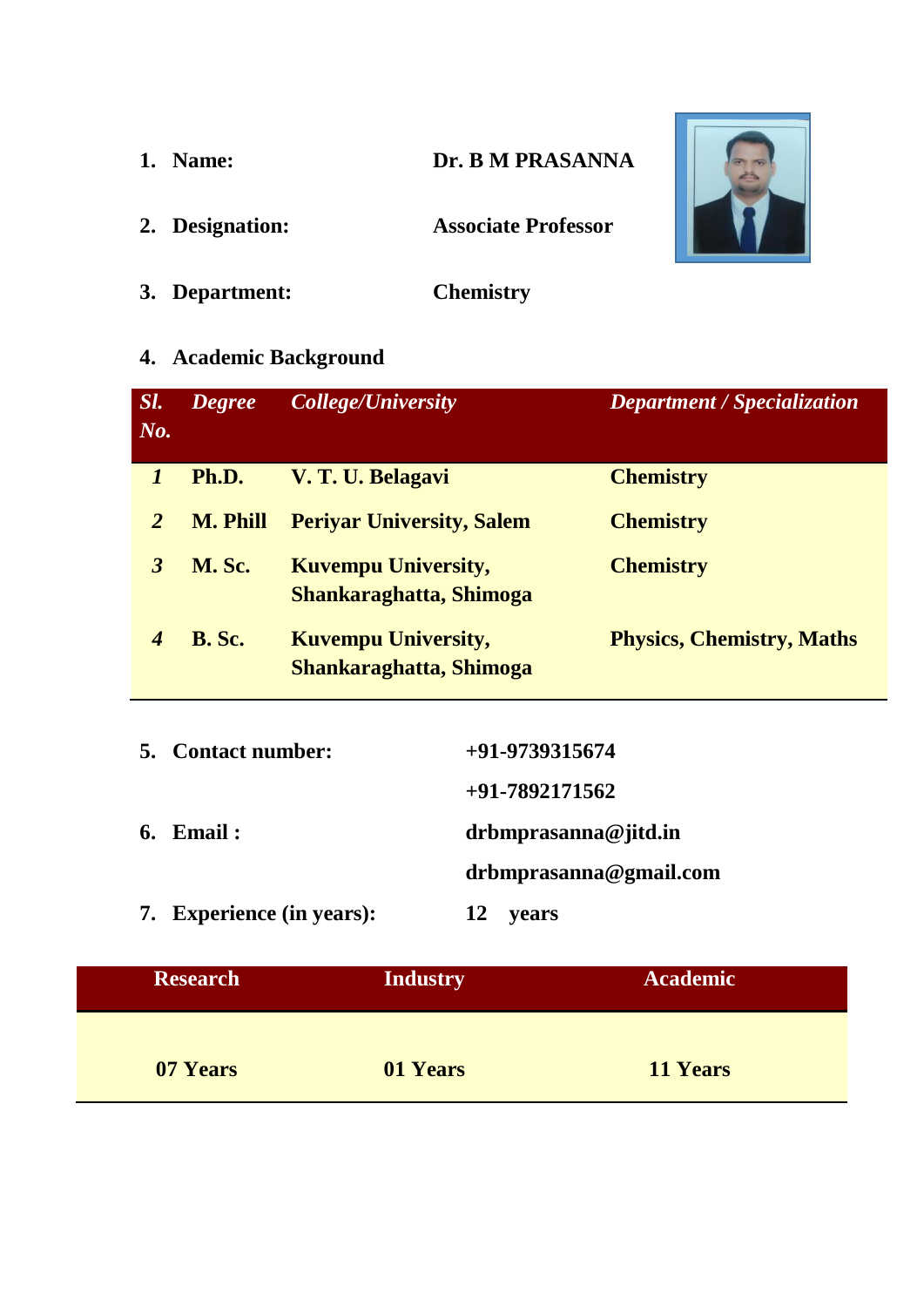**8. Name Of Ph.D. Guide and Designation and Address:** 

**Dr. Praveen B. M.**

**Professor& HOD, Department of Chemistry**

 **School of Engineering and Technology, Sreenivasa University,** 

 **Mukka, Mangalore**

### **9. Publication Statistics**

| <b>Type of Publication</b> | <b>International</b> | <b>National</b> |
|----------------------------|----------------------|-----------------|
| <b>Conferences</b>         | 01                   | $\blacksquare$  |
| <b>Publications</b>        | 20                   | $\blacksquare$  |

#### **10. No of Books / Book chapters: 03**

| SI.<br>No.     | <b>Title of the Book</b>                                                         | <b>Authors</b>                                                      | Name of the<br><b>Publication</b>                                         | <b>ISBN</b>       |
|----------------|----------------------------------------------------------------------------------|---------------------------------------------------------------------|---------------------------------------------------------------------------|-------------------|
| $\mathbf{1}$   | <b>Non-Toxic</b><br><b>Corrosion</b><br><b>Inhibitors for Steel</b>              | Dr. B. M. Prasanna<br><b>Dr. B M Praveen</b><br>Dr. Narayana Hebbar | <b>Lamberts</b><br><b>Academic</b><br><b>Publishers,</b><br>Germany(2017) | 978-3-659-50238-5 |
| $\overline{2}$ | <b>Eco-Friendly</b><br><b>Corrosion</b><br><b>Inhibitors for Steel</b>           | Dr. Narayana Hebbar<br>Dr. B. M. Prasanna<br><b>Dr. B M Praveen</b> | <b>Lamberts</b><br><b>Acdemic</b><br><b>Publishers,</b><br>Germany(2017)  | 978-3-659-31547-5 |
| $\mathbf{3}$   | <b>Chloramphenicol</b><br>and Hydralazine as<br>corrosion Inhibitor<br>for Steel | Dr. B. M. Prasanna<br>Dr. B M Praveen<br>Dr. Narayana Hebbar        | Grin<br>Publishing(2017)                                                  | 978-3668550131    |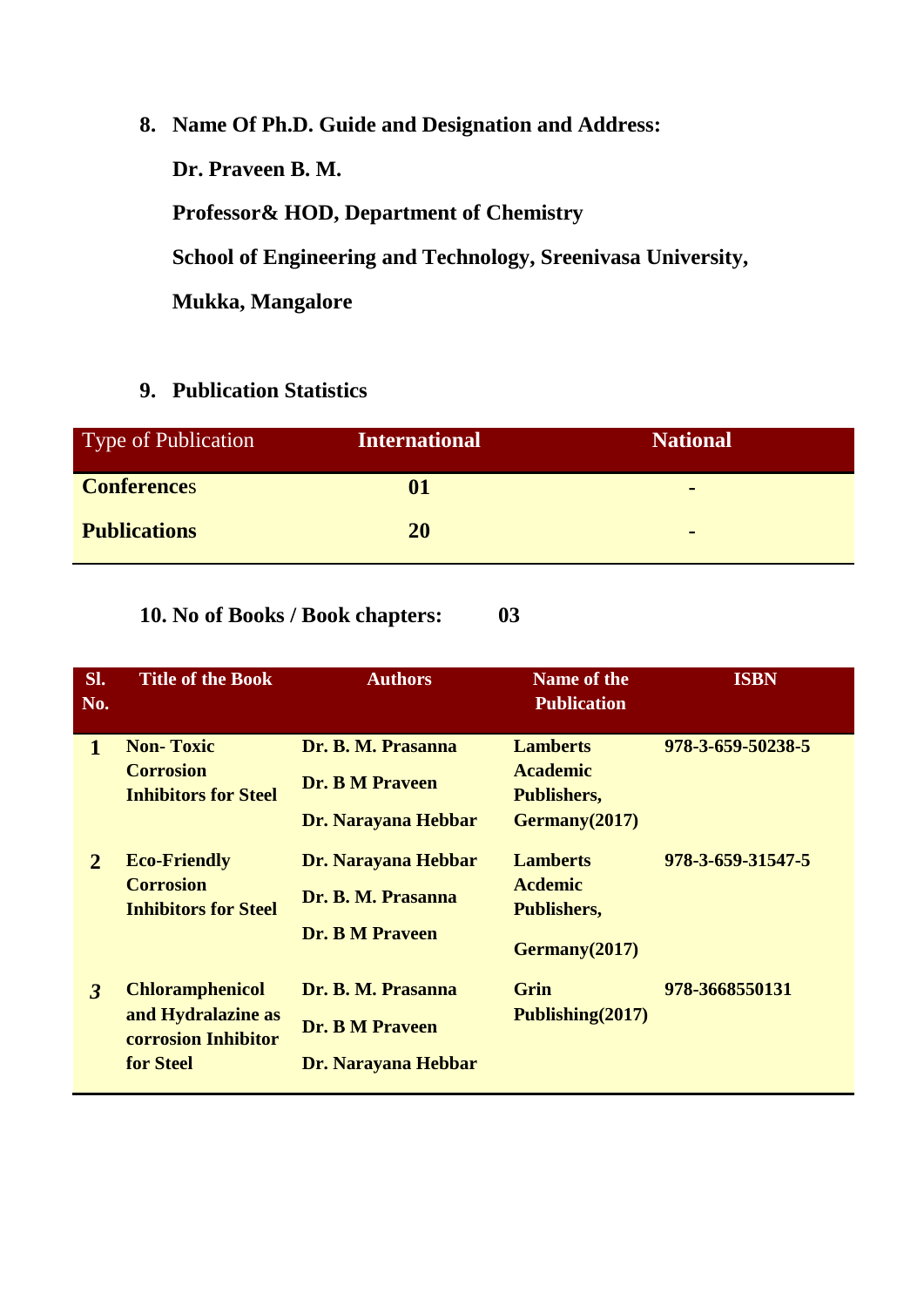#### **11. Areas of interest: Corrosion Science, Material Chemistry**

| <sub>Sl</sub><br>N <sub>O</sub> | Name of the<br>candidate | <i>University</i> | <b>Status</b>     | Year of<br>Registration |
|---------------------------------|--------------------------|-------------------|-------------------|-------------------------|
| 1                               | Mr. Mahendra N K         | V. T. U, Belgavi  | <b>Registered</b> | 2018                    |
| $\overline{2}$                  | <b>Miss. Ashwini B T</b> | V. T. U, Belgavi  | <b>Registered</b> | 2018                    |

## **12. List of Candidates working for their Ph. D degree under the Guidance**

## **13. List of Conferences / Symposiums / Summer Schools / Faculty**

## **Development Programs and Workshops Attended or volunteered.**

| SI<br>N <sub>0</sub> | <b>Name of</b><br>training/workshop/Seminar                                             | <b>Year/Duration</b> | <b>Organizers</b>                                                                                                                        |
|----------------------|-----------------------------------------------------------------------------------------|----------------------|------------------------------------------------------------------------------------------------------------------------------------------|
| $\mathbf{1}$         | <b>International</b><br><b>Conference on</b><br><b>Nanotechnology</b>                   | 2019 / 2 day         | <b>Srinivas University, Mukka,</b><br><b>Mangalore</b>                                                                                   |
| $\overline{2}$       | <b>Plagiarism Issues and</b><br><b>Essential Tools for</b><br><b>Research Write-ups</b> | $2015/1$ day         | <b>Department of Electronics &amp;</b><br><b>Communication</b><br><b>Engineering, Jain Institute of</b><br><b>Technology, Davanagere</b> |
| $\mathbf{3}$         | <b>Research</b><br><b>Methododoligies &amp;</b><br>Latex                                | $2014/3$ days        | <b>Visvesaraya Technological</b><br><b>University, Belagavi</b>                                                                          |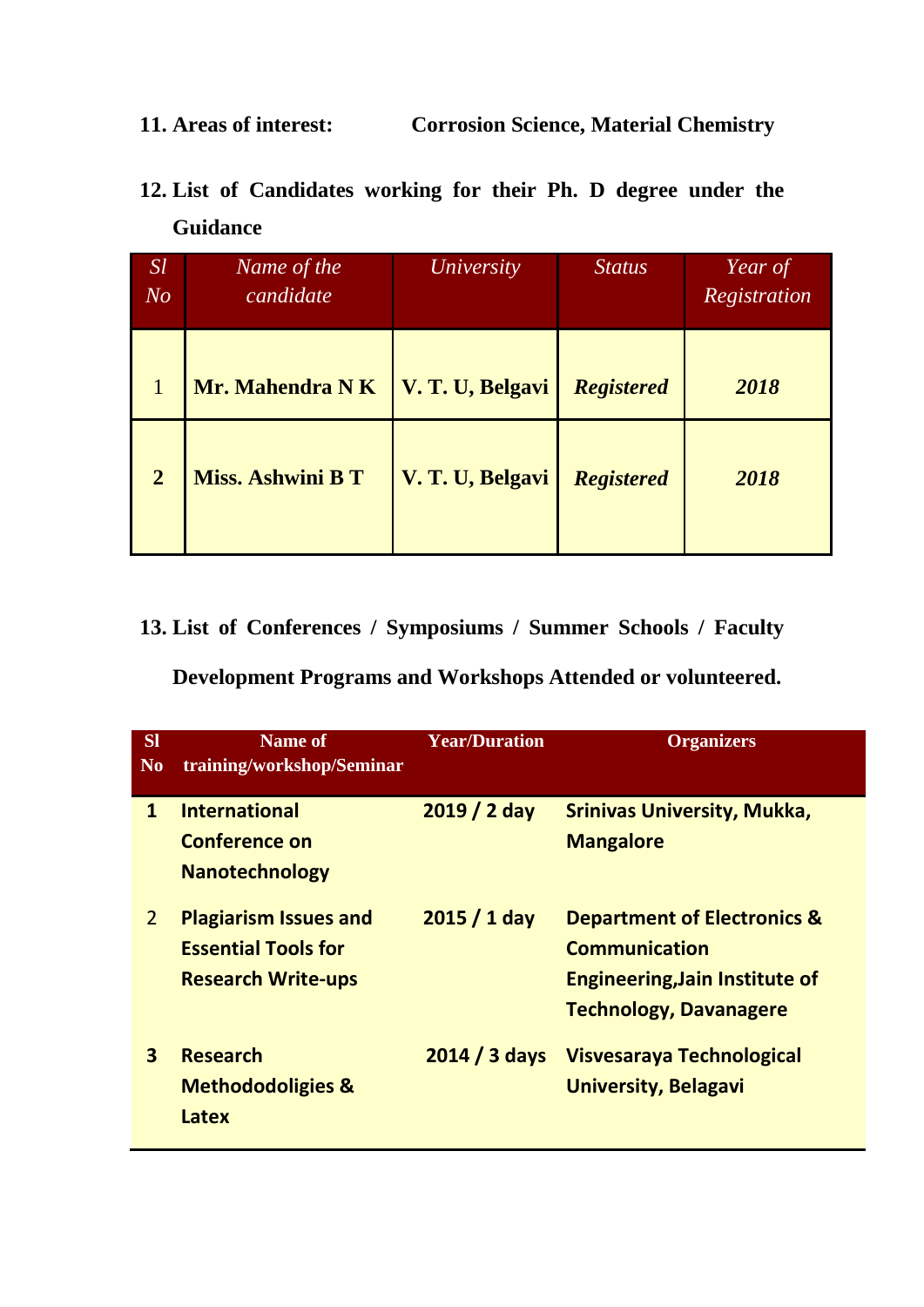| 4 | <b>Workshop on Basic</b><br><b>Science Syllabus For B. E.</b><br><b>Programme</b>                     | $2014/3$ days | <b>Visvesaraya Technological</b><br><b>University, Belagavi</b>                                |
|---|-------------------------------------------------------------------------------------------------------|---------------|------------------------------------------------------------------------------------------------|
| 5 | <b>Re-engineering of</b><br><b>Environmental Impact</b><br><b>Assessment</b><br><b>Process(REIAP)</b> | $2011/3$ days | <b>VTU-VGST, Bapuji Institute of</b><br><b>Technology, Davanagere</b>                          |
| 6 | <b>Faculty Development</b><br><b>Programme</b>                                                        | $2011/3$ days | <b>ISTE Chapter,</b><br><b>Sri Taralabalu Institute of</b><br><b>Technology, Ranebennur</b>    |
| 7 | <b>Recent Advances in</b><br><b>Polymer Science</b>                                                   | $2011/5$ days | <b>Department of Chemistry</b><br><b>National Institute of</b><br><b>Technology, Karnataka</b> |

# **14. List of significant publications**

## **a) International Publications**

| SI.<br>No. | <b>Name of the Authors</b> | <b>Title of the Paper</b>                         | <b>Name of the Journal</b>                            | Volume, Year &<br><b>Page Number</b> |
|------------|----------------------------|---------------------------------------------------|-------------------------------------------------------|--------------------------------------|
| 1.         | Prasanna B. M.             | Ketosulfone Drug as                               | 8 <sub>k</sub><br>Industrial                          | Vol. 53 (20)                         |
|            | Prayeen B. M.              | a Green Corrosion<br><b>Inhibitor</b><br>for Mild | <b>Engineering Chemistry</b><br>Research<br>(American | 2014                                 |
|            | Narayana Hebbar            | in<br><b>Acidic</b><br><b>Steel</b>               | <b>Chemical</b><br><b>Society</b>                     | PP 8436-8444.                        |
|            | Venkatesha T.V.            | <b>Medium</b>                                     | <b>Publications)</b>                                  |                                      |
|            | Tandon H. C.               |                                                   | <b>Impact Factor: 3.375</b>                           |                                      |
| 2.         | Prasanna B. M.             | Electrochemical                                   | Journal of Association                                | Vol 22(1)                            |
|            | Praveen B. M.              | Study on Inhibitory<br>Effect of Aspirin on       | of Arab university of<br>Applied<br><b>Sciences</b>   | 2017,                                |
|            | Narayana Hebbar            | Mild Steel in 1M                                  | (Taylor & Francis)                                    | pp 62-69.                            |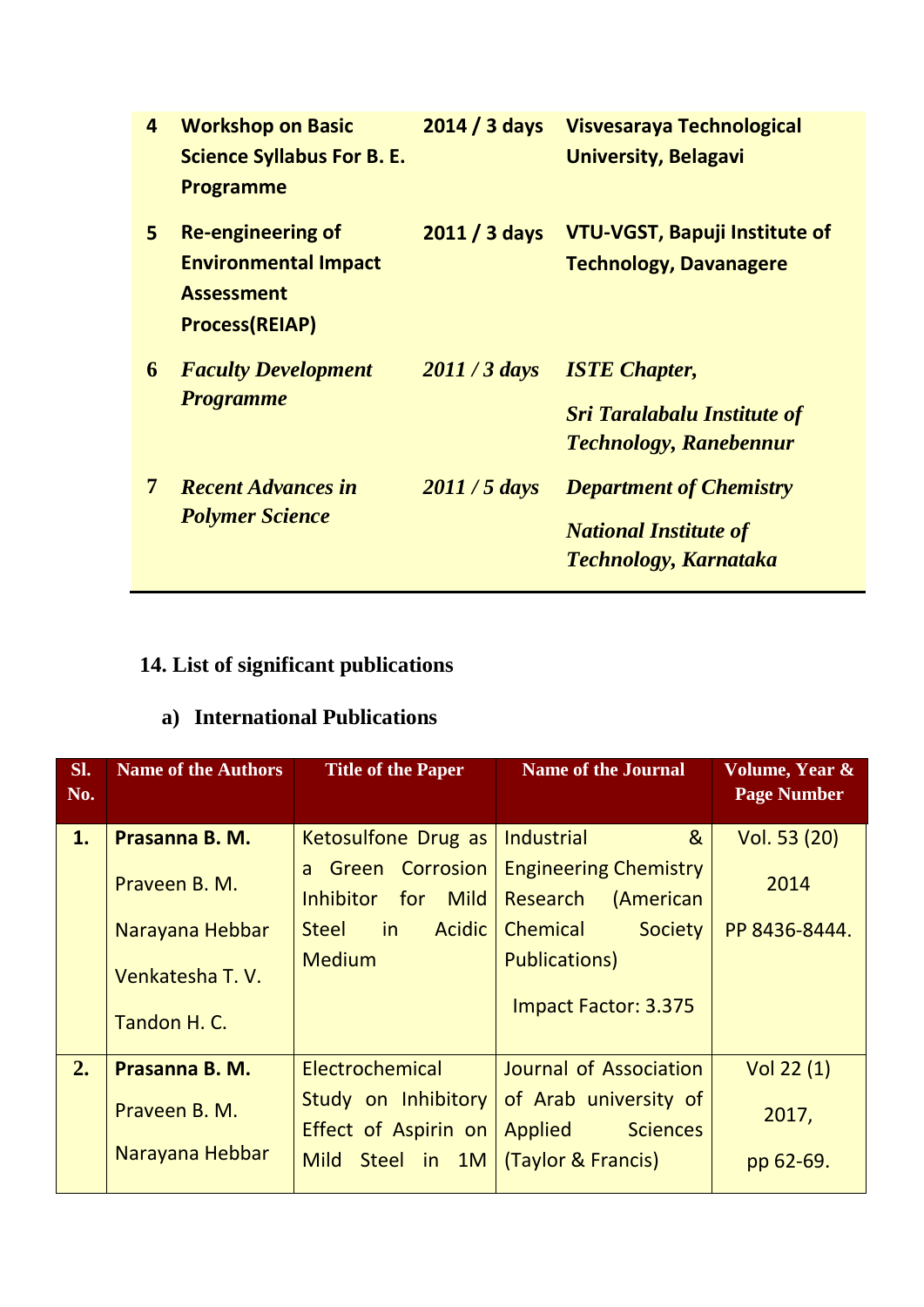|                  | Venkatesha T.V.                   | Hydrochloric acid                                                                 | Cite Score: 1.94                                                               |                      |
|------------------|-----------------------------------|-----------------------------------------------------------------------------------|--------------------------------------------------------------------------------|----------------------|
|                  | Tandon H. C.                      |                                                                                   |                                                                                |                      |
|                  | Abd Hamid S. B.                   |                                                                                   |                                                                                |                      |
| 3.               | Prasanna B. M.<br>Praveen B. M.   | <b>Theoretical</b><br>and<br>Experimental<br>of<br>Approach                       | Surface and Interface<br><b>Analysis</b><br>(Wiley Online Library              | Vol 50 (8)<br>2018,  |
|                  | Narayana Hebbar<br>Pavithra M. K. | Inhibition Effect by<br>Sulfamethoxazole on                                       | <b>Publications)</b>                                                           | Pp 779-789           |
|                  | Manjunatha T. S.<br>Malladi R. S. | <b>Mild Steel Corrosion</b><br>in 1M HCl                                          | <b>Impact Factor: 1.31</b>                                                     |                      |
|                  |                                   |                                                                                   |                                                                                |                      |
| $\overline{4}$ . | Prasanna B. M.<br>Praveen B. M.   | Experimental<br>and<br><b>Theoretical Studies</b><br><b>of</b><br>Hydralazine     | <b>Anti-Corrosion</b><br><b>Methods</b><br>and<br>(Emerald<br><b>Materials</b> | Vol $63(1)$<br>2016, |
|                  | Narayana Hebbar                   | Hydrochloride<br>as                                                               | <b>Publishing</b><br>Group                                                     | pp 47-55.            |
|                  | Venkatesha T.V.                   | <b>Corrosion</b><br>Inhibitor<br>for Mild Steel                                   | Limited)<br><b>Impact Factor: 0.46</b>                                         |                      |
| 5.               | Prasanna B. M.                    | Inhibition Study of                                                               | International<br>Journal                                                       | Vol 7(1),            |
|                  | Praveen B. M.                     | <b>Mild Steel Corrosion</b>                                                       | of Industrial chemistry                                                        | 2016,                |
|                  | Narayana Hebbar                   | in 1 M Hydrochloric<br>Acid Solution by 2-<br>Chloro<br>$3-$<br>Formyl            | (Springer<br><b>Berlin</b><br><b>Heidelberg</b>                                | pp 9-19              |
|                  | Venkatesha T.V.                   | Quinolone                                                                         | <b>Publications)</b>                                                           |                      |
|                  | Tandon H. C.                      |                                                                                   |                                                                                |                      |
| 6.               | Prasanna B. M.                    | Anticorrosion                                                                     | Journal<br>of                                                                  | Vol 7 (2),           |
|                  | Praveen B. M.                     | Potential<br><sub>of</sub><br><b>Hydralazine</b><br>for                           | Fundamental<br>and<br><b>Applied Sciences</b>                                  | 2015,                |
|                  | Narayana Hebbar                   | Corrosion of<br><b>Mild</b>                                                       | (University of El Oued-                                                        | pp 222-243           |
|                  | Venkatesha T.V.                   | 1M<br><b>Steel</b><br>in<br><b>Hydrochloric</b><br><b>Acid</b><br><b>Solution</b> | <b>African</b><br>Journal<br>Online)                                           |                      |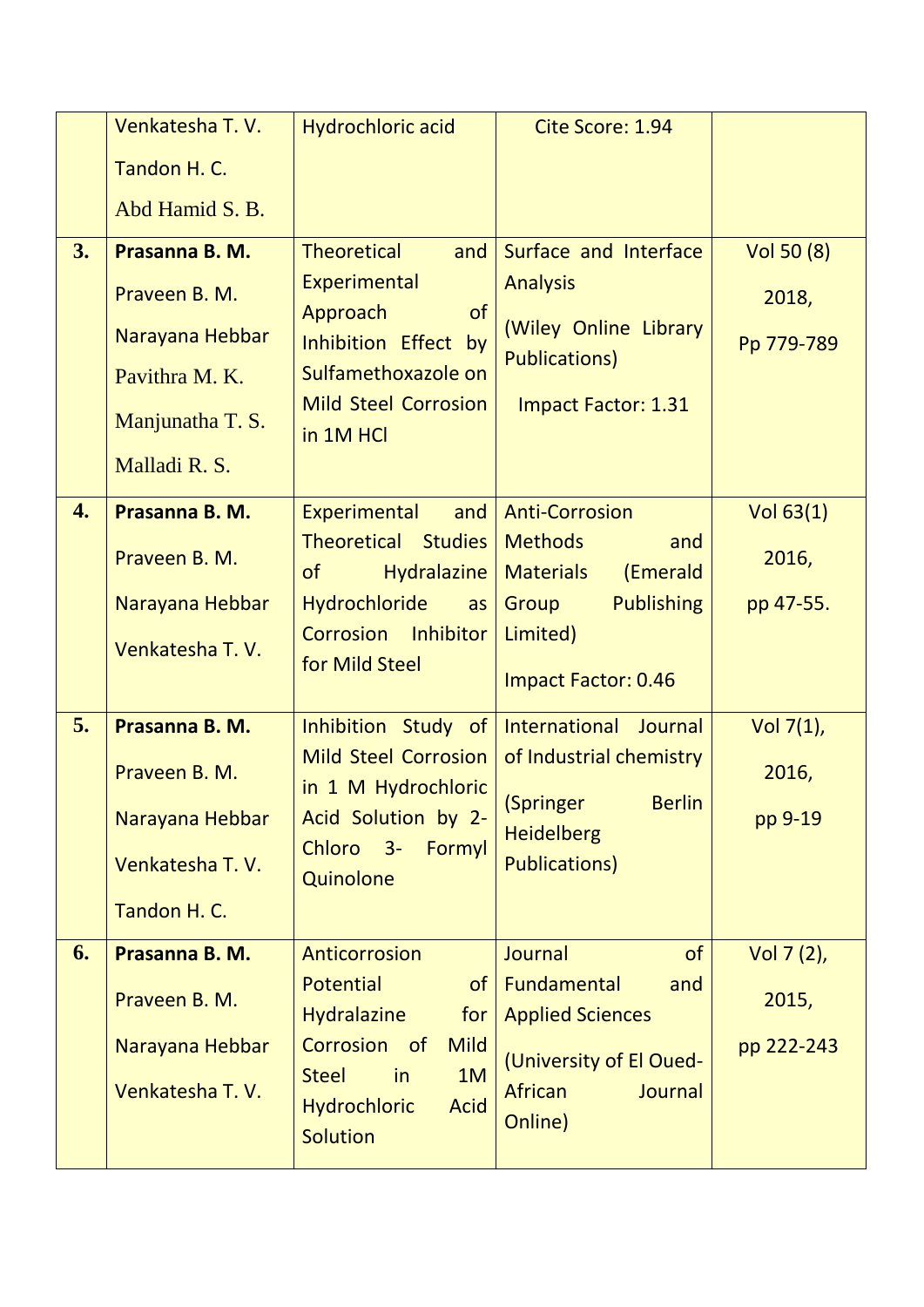| 7.<br>8.   | Prasanna B. M.<br>Praveen B. M.<br>Narayana Hebbar<br>Venkatesha T.V.<br>Prasanna B. M.<br>Praveen B. M. | Corrosion inhibitory<br>action of mild steel<br>1M<br><b>HCI</b><br>by<br><i>in</i><br>Chloromphenicol<br>The inhibition effect<br>of<br>hydralazine<br>hydrochloride<br>on | Moraccan Journal of<br>chemistry<br>International<br>Research Journal of<br>Chemistry<br>and                            | Vol $3(4)$<br>2015,<br>pp 824-837.<br><b>Vol. 2</b><br>2015, |
|------------|----------------------------------------------------------------------------------------------------------|-----------------------------------------------------------------------------------------------------------------------------------------------------------------------------|-------------------------------------------------------------------------------------------------------------------------|--------------------------------------------------------------|
|            | Narayana Hebbar<br>Venkatesha T.V.<br>Sachin H. P.<br>Chandrappa K. G.<br>Abd Hamid S. B.                | corrosion of<br>mild<br>steel in hydrochloric<br>acid solution.                                                                                                             | <b>Chemical Sciences</b><br>(Premier Publishers)                                                                        | pp 21-25.                                                    |
| 9.         | Praveen B. M.<br>Prasanna B. M.<br>Narayana Hebbar<br>P. Shivakeshava<br><b>Kimar</b><br>Jagadeesh M. R. | Experimental<br>and<br><b>Theoretical Studies</b><br>on Inhibition Effect<br>of the Praziquantel<br><b>Mild</b><br><b>Steel</b><br>on<br><b>Corrosion in 1 M HCI</b>        | Journal of Bio- and<br><b>Tribo-Corrosion</b><br>(Springer<br><b>International</b><br><b>Publishing)</b>                | Vol $4(2)$<br>2018,<br>pp 21                                 |
| <b>10.</b> | Narayana Hebbar<br>Praveen B. M.<br>Prasanna B. M.<br>Venkatesha T.V.                                    | Adsorption,<br>Thermodynamic and<br>Electrochemical<br><b>Studies</b><br><b>of</b><br><b>Ketosulfide for Mild</b><br><b>Steel</b><br>in<br><b>Acidic</b>                    | Journal of Adhesion<br><b>Science</b><br>and<br><b>Technology</b><br>(Taylor and Francis)<br><b>Impact Factor: 1.21</b> | Vol 29 (24)<br>2015,<br>pp 2692-2708.                        |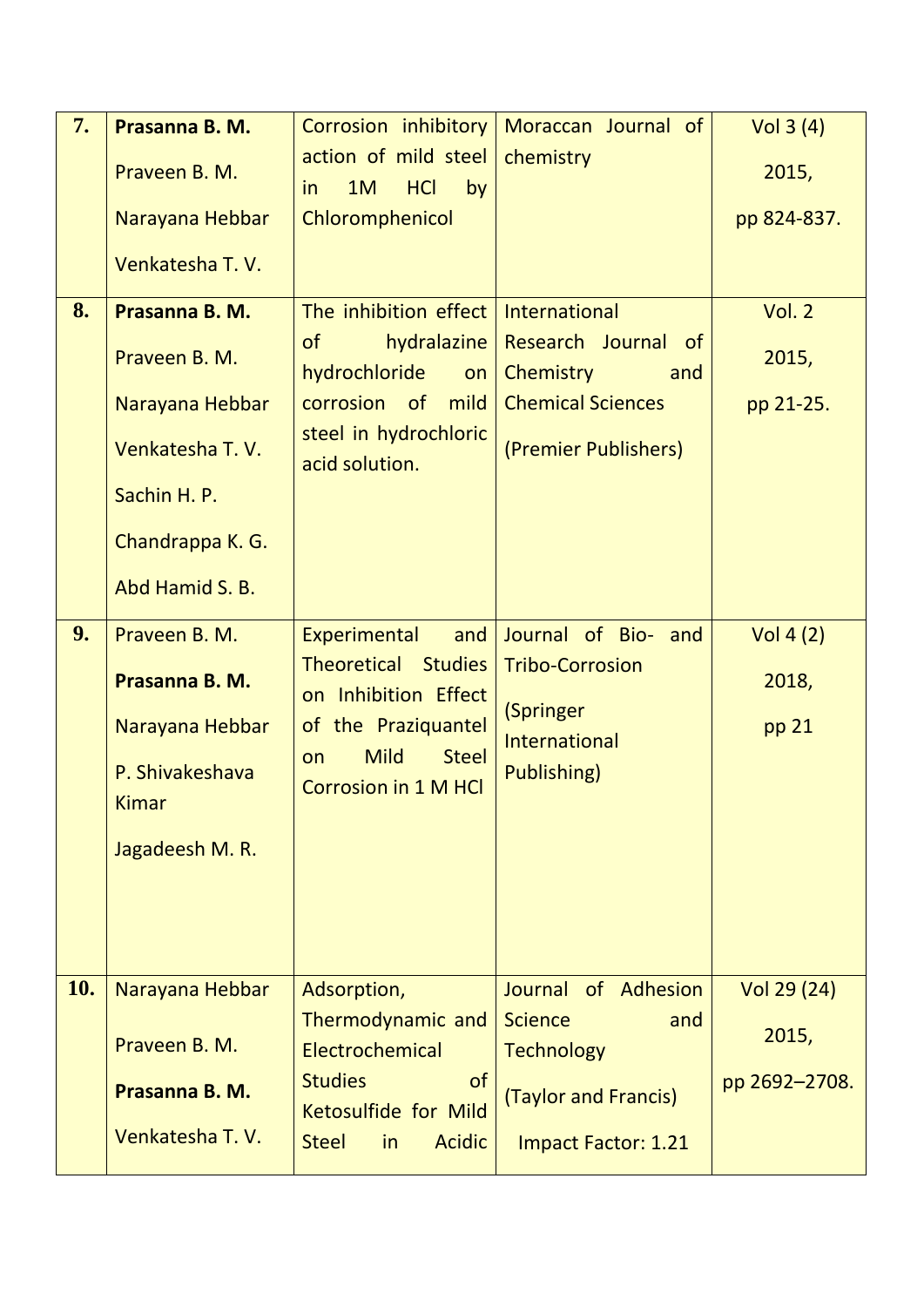|     | Abd Hamid S. B.  | <b>Medium</b>                                         |                                                              |             |
|-----|------------------|-------------------------------------------------------|--------------------------------------------------------------|-------------|
| 11. | Narayana Hebbar  | Inhibition Effect of                                  | of<br><b>Transaction</b>                                     | Vol 68 (4)  |
|     | Praveen B. M.    | an Anti-HIV Drug on<br>the Corrosion of Zinc          | <b>Indian</b><br>Institute<br><sub>of</sub><br><b>Metals</b> | 2014,       |
|     | Prasanna B. M.   | in Acidic Medium                                      | (Springer India)                                             | pp 543-551  |
|     | Venkatesha T.V.  |                                                       | <b>Impact Factor: 1.21</b>                                   |             |
| 11. | Narayana Hebbar  | Anticorrosion                                         | International<br>Journal                                     | Vol $6(3)$  |
|     | Praveen B. M.    | Potential<br><sub>of</sub><br>a.<br>Pharmaceutical    | Industrial<br><b>of</b><br>Chemistry                         | 2015,       |
|     | Prasanna B. M.   | Intermediate<br><b>Flectofenine for Zinc</b>          | (Springer<br><b>Berlin</b>                                   | pp 221-231  |
|     | Venkatesha T.V.  | in 0.1M HCl solution                                  | <b>Heidelberg</b><br><b>Publications)</b>                    |             |
| 12. | Narayana Hebbar  | Electrochemical and                                   | Journal of Bio-<br>and                                       | Vol 5 $(2)$ |
|     | Praveen B. M.    | <b>Adsorption Studies</b>                             | <b>Tribo-Corrosion</b>                                       | 2019,       |
|     |                  | of Telmisartan for<br>Mild Steel in Acidic            | (Springer                                                    | pp 40       |
|     | Prasanna B. M.   | <b>Medium</b>                                         | International                                                |             |
|     | Deepa A.         |                                                       | Publishing)                                                  |             |
| 13. | Mallikarjuna N M | Synthesis,                                            | Journal of Bio- and                                          | Vol $6(1)$  |
|     | Keshavayya J.    | Characterization,                                     | <b>Tribo-Corrosion</b>                                       | 2019,       |
|     |                  | Anti-corrosion<br>and<br><b>Novel</b><br>Behavior of  | (Springer                                                    | pp 9        |
|     | Prasanna B. M.   | <b>Dyes</b><br><b>Mono</b><br><b>Azo</b>              | <b>International</b>                                         |             |
|     | Praveen B. M.    | from<br><b>Derived</b><br>4,5,6,7-Tetrahydro-1        | Publishing)                                                  |             |
|     | Tandon H. C.     | ,3-benzothiazole for                                  |                                                              |             |
|     |                  | Mild Steel in Acid<br><b>Solution</b>                 |                                                              |             |
| 14. | Narayana Hebbar  | Anticorrosion                                         | Journal<br>of<br><b>Failure</b>                              | Vol 18 (2)  |
|     |                  | Potential<br><b>of</b><br><b>Flectofenine on Mild</b> | <b>Analysis</b><br>and                                       | 2018,       |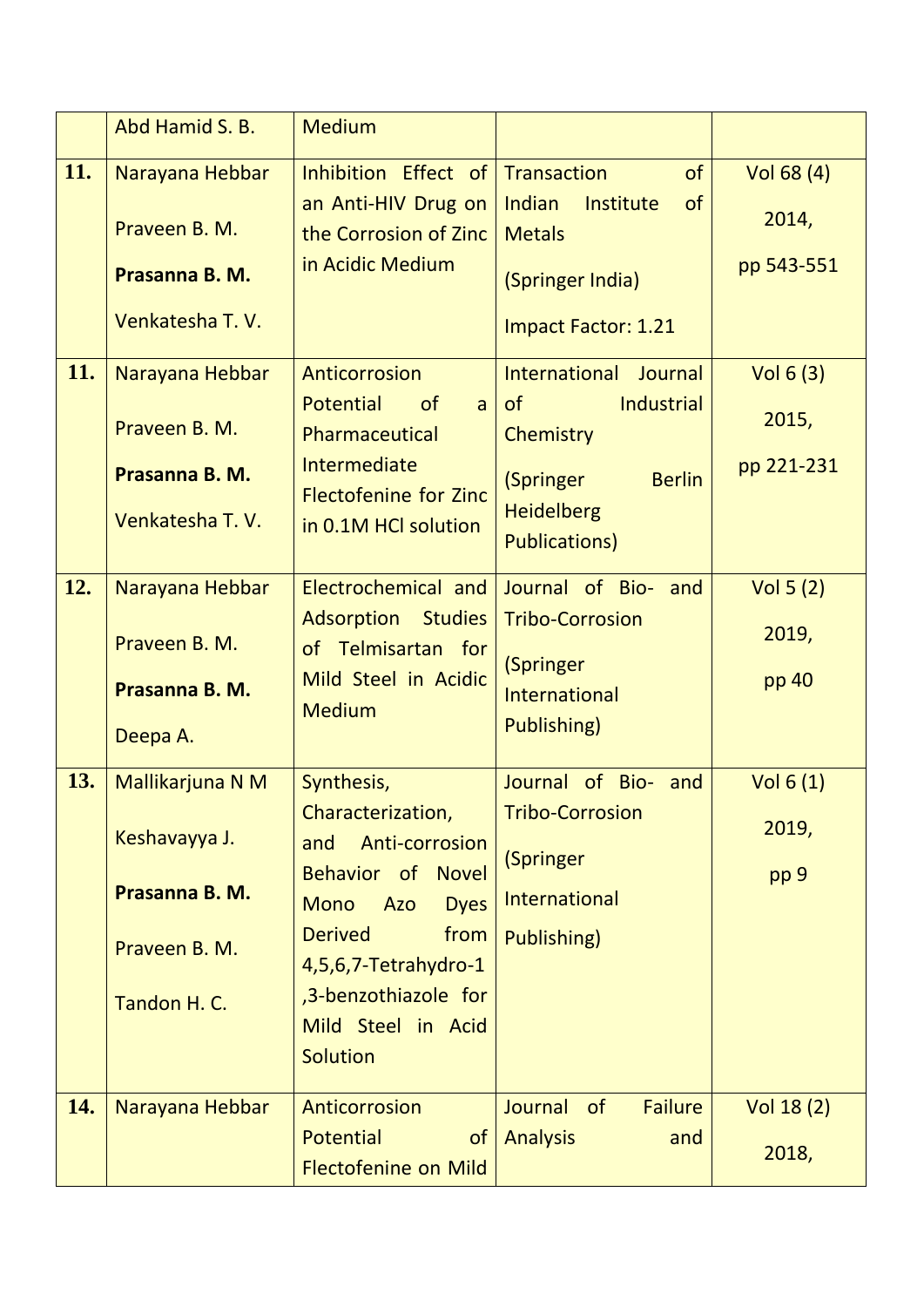|     | Praveen B. M.   | Steel in Hydrochloric                                           | Prevention                                                       | pp 371-381    |
|-----|-----------------|-----------------------------------------------------------------|------------------------------------------------------------------|---------------|
|     | Prasanna B. M.  | Media:<br><b>Acid</b><br>Experimental<br>and                    | (Springer US)                                                    |               |
|     | Sachin H. P.    | <b>Theoretical Study</b>                                        |                                                                  |               |
| 15. | Narayana Hebbar | Anthranilic Acid as a                                           | Procedia<br><b>Material</b>                                      | <b>Vol 5,</b> |
|     | Praveen B. M.   | <b>Corrosion</b><br><b>Inhibitor</b><br>for Mild Steel in       | <b>Science</b>                                                   | 2014,         |
|     | Prasanna B. M.  | <b>Hydrochloric</b><br><b>Acid</b>                              | (Elsevier)                                                       | pp 712-718    |
|     | Venkatesha T.V. | <b>Media</b>                                                    |                                                                  |               |
|     |                 |                                                                 |                                                                  |               |
| 16. | Narayana Hebbar | <b>Corrosion Inhibition</b><br><b>Behavior</b><br><sub>of</sub> | of<br>Journal<br>Fundamental<br>and                              | Vol 7,        |
|     | Praveen B. M.   | <b>Ketosulfone for Zinc</b>                                     | <b>Applied Sciences</b>                                          | 2015,         |
|     | Prasanna B. M.  | <b>Acidic Medium</b><br>in                                      | (University of El Oued-                                          | pp 271-289    |
|     | Venkatesha T.V. |                                                                 | <b>African Journal</b>                                           |               |
|     |                 |                                                                 | Online)                                                          |               |
| 17. | Narayana Hebbar | <b>The</b><br><b>Corrosion</b>                                  | <b>Moraccan Journal of</b>                                       | Vol 3(3),     |
|     | Praveen B. M.   | inhibition effect of<br>Hydralazine. HCl on                     | chemistry                                                        | 2015,         |
|     | Prasanna B. M.  | the zinc in Acidic                                              |                                                                  | pp 496-506.   |
|     | Venkatesha T.V. | media                                                           |                                                                  |               |
| 18. | Narayana Hebbar | Corrosion Inhibition                                            | International                                                    | Vol $2,$      |
|     |                 | <b>Behavior</b><br>of                                           | Research Journal of                                              |               |
|     | Praveen B. M.   | Ketosulphide<br>for                                             | Chemistry<br>and                                                 | 2015,         |
|     | Prasanna B. M.  | Mild Steel in Acidic<br><b>Medium</b>                           | <b>Chemical Sciences</b>                                         | pp 18-20.     |
|     | Venkatesha T.V. |                                                                 | (Premier Publishers)                                             |               |
| 19. | Shwetha G. A.   | <b>Effective</b><br>an                                          | Use of Seroquel as Journal of Bio- and<br><b>Tribo-Corrosion</b> | Vol 4 (4),    |
|     |                 |                                                                 |                                                                  |               |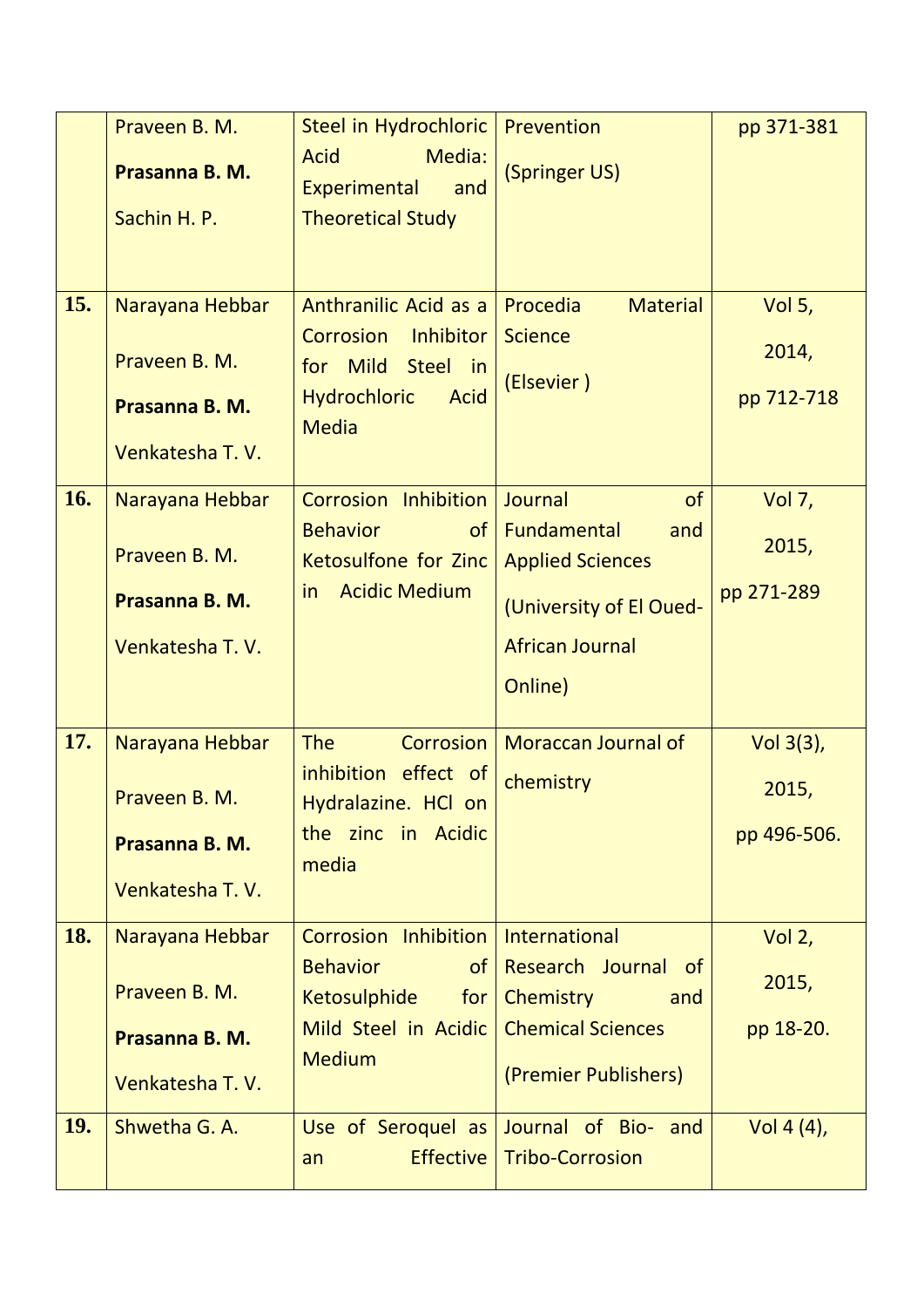|     | Sachin H. P.                 | Inhibitor<br><b>Corrosion</b>                                                 | (Springer                           | 2018,        |
|-----|------------------------------|-------------------------------------------------------------------------------|-------------------------------------|--------------|
|     | Guruprasad A. M.             | for Low Carbon Steel<br>in 1M HCl                                             | <b>International</b><br>Publishing) | Pp 57.       |
|     | Prasanna B. M.               |                                                                               |                                     |              |
|     | <b>Sudheer Kumar</b><br>K.H. |                                                                               |                                     |              |
| 20. | Guruprasad A. M.             | <b>Adsorption</b><br>and                                                      | International<br>Journal            | Vol 10 (1),  |
|     | Sachin H. P.                 | Inhibitive Properties<br>of Seroquel Drug for                                 | of<br>Industrial<br>Chemistry       | 2019,        |
|     | Shwetha G. A.                | the Corrosion of Zinc                                                         | (Springer<br><b>Berlin</b>          | Pp 17-30     |
|     | Prasanna B. M.               | in 0.1M Hydrochloric                                                          | <b>Heidelberg</b>                   |              |
|     |                              | <b>Acid Solution</b>                                                          | <b>Publications)</b>                |              |
| 21. | Shwetha G. A.                | <b>Rizatriptan Benzoate</b>                                                   | Journal of<br><b>Failure</b>        | Vol 19 (4),  |
|     | Sachin H. P.                 | Corrosion<br>as                                                               | <b>Analysis</b><br>and              | 2019,        |
|     | Guruprasad A. M.             | <b>Inhibitor</b><br><b>Mild</b><br>for<br><b>Steel</b><br>in<br><b>Acidic</b> | Prevention                          | Pp 1113-1126 |
|     | Prasanna B. M.               | <b>Corrosive</b><br>Medium:                                                   | (Springer US)                       |              |
|     |                              | <b>Experimental</b><br>and                                                    |                                     |              |
|     |                              | <b>Theoretical Analysis</b>                                                   |                                     |              |
| 22. | Padmashree B.                | Electrochemical                                                               | of<br>Journal<br><b>Failure</b>     |              |
|     | Manjunatha K.                | Behaviour of 1, $3 -$ Analysis                                                | and                                 |              |
|     | Prasanna B. M.               | (1-Phenylethyl)<br><b>Bis</b>                                                 | Prevention                          |              |
|     |                              | Urea as a Corrosion<br>Inhibitor for Carbon                                   | (Springer US)                       | Accepted     |
|     |                              | Steel in 1M HCl                                                               |                                     |              |

#### **15. Members of Professional Bodies**

- (A)Member of Indian Society for Technical Education (ISTE)- (Membership No: LM126313)
- (B)Member of International Association of Engineers (IA ENG)

(Membership No: 236900)